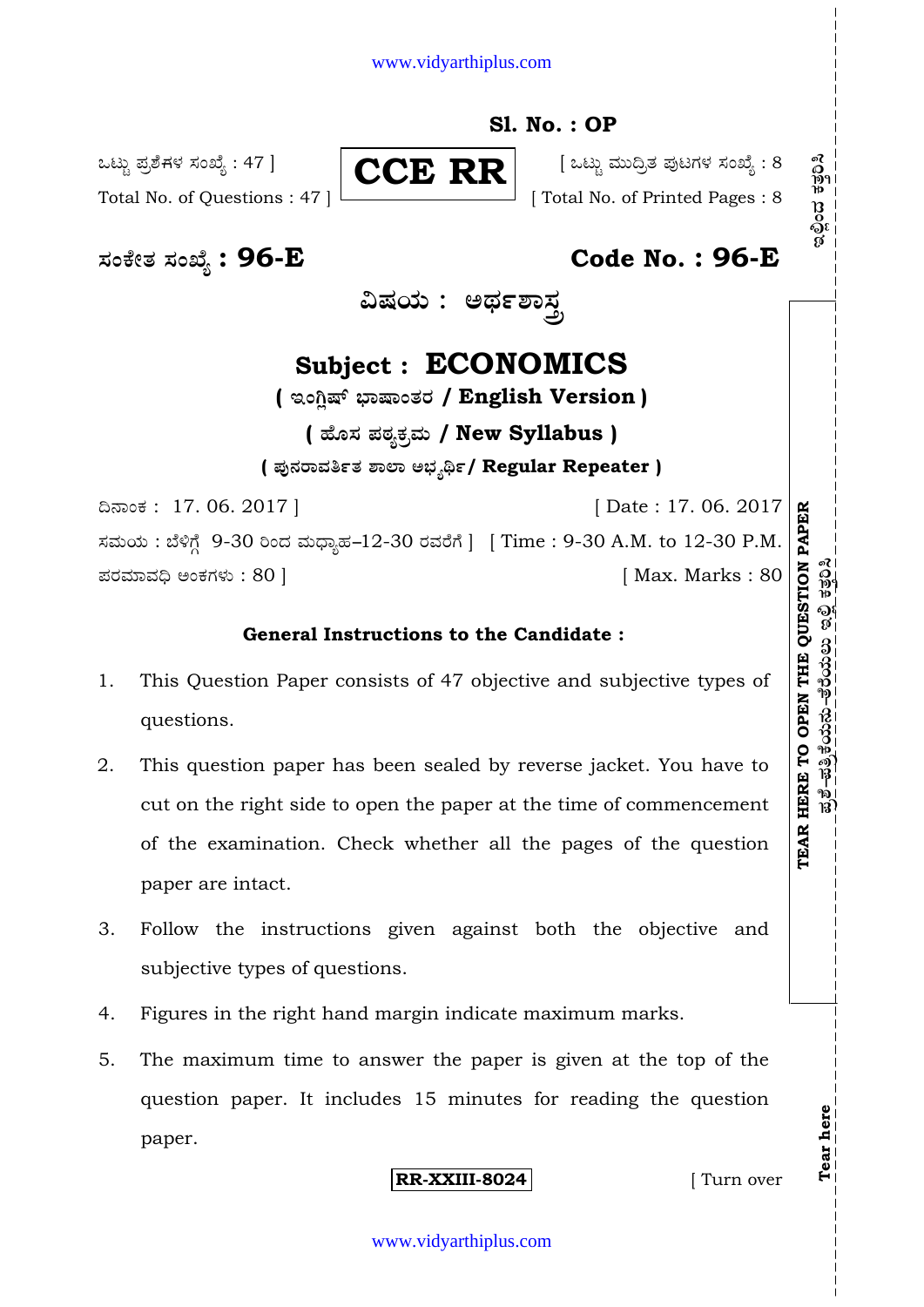- I. *Four* alternatives are given for each of the following questions / incomplete statements. Only one of them is correct or most appropriate. Choose the correct alternative and write the complete answer along with its letter of alphabet.  $10 \times 1 = 10$ 
	- 1. ''A country remains poor due to its poverty'' was the definition given by
		- (A) Ryagner Rigs (B) Adam Smith
		- (C) Keynes (D) Marshal.
	- 2. The resource which is abundantly available all over the world is
		- (A) wind (B) mineral
		- (C) petroleum (D) coal.
	- 3. The type of coal that contains more carbon is
		- (A) Anthrasite (B) Bituminus
		- (C) Lignite (D) Peat.
	- 4. The highest gold producing state is
		- (A) Tamil Nadu (B) Karnataka
		- (C) Madhya Pradesh (D) Andhra Pradesh.
	- 5. The farmers directly paid the land revenues to the government in the system of
		- (A) Ryotwari (B) Mahalwari
		- (C) Zamindari (D) Jagirdari.

#### **RR-XXIII-8024**

#### www.vidyarthiplus.com

#### **96-E** 2 **CCE RR**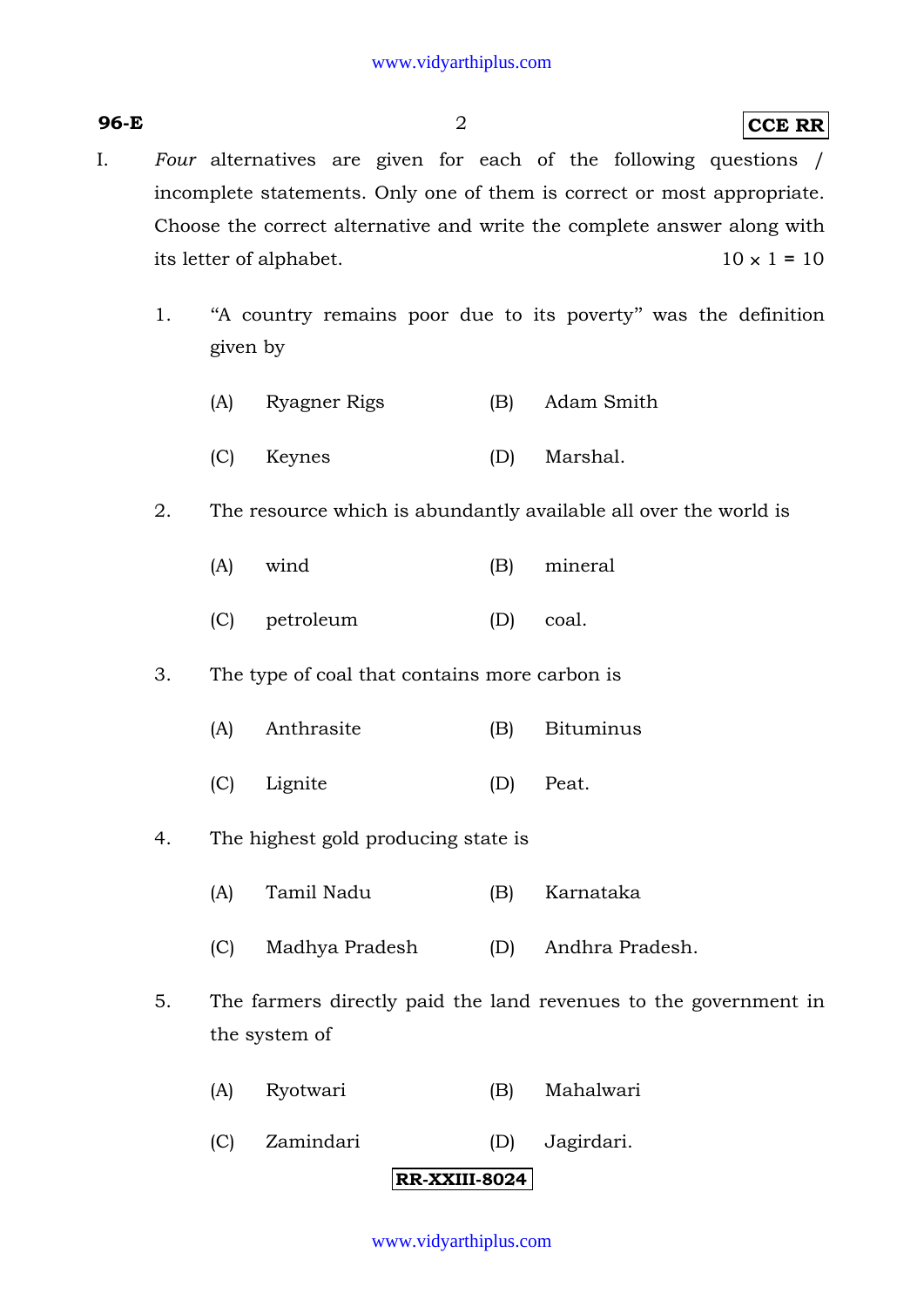### **CCE RR** 3 **96-E**

6. State Bank of India was nationalised in the year

|  | $(A)$ 1955 | $(B)$ 1965  |
|--|------------|-------------|
|  | $(C)$ 1975 | $(D)$ 1985. |

7. The investment limit in service sector of small scale industries is

- (A) 25 lakh crore rupees (B) 10 lakh crore rupees
- (C) 5 crore rupees (D) 2 crore rupees.
- 8. The measuring tool used by Suresh Tendulkar to measure poverty is
	- (A) per capita consumption
	- (B) per capita income
	- (C) total calories consumed everyday
	- (D) fund kept for education and health.
- 9. The country that has the longest railway system network is
	- (A) America (B) Russia
	- (C) China (D) India.
- 10. Indian Postal Services is
	- (A) Public Sector (B) Private Sector
	- (C) Autonomous Body (D) Public and Private Sector.

**RR-XXIII-8024** [ Turn over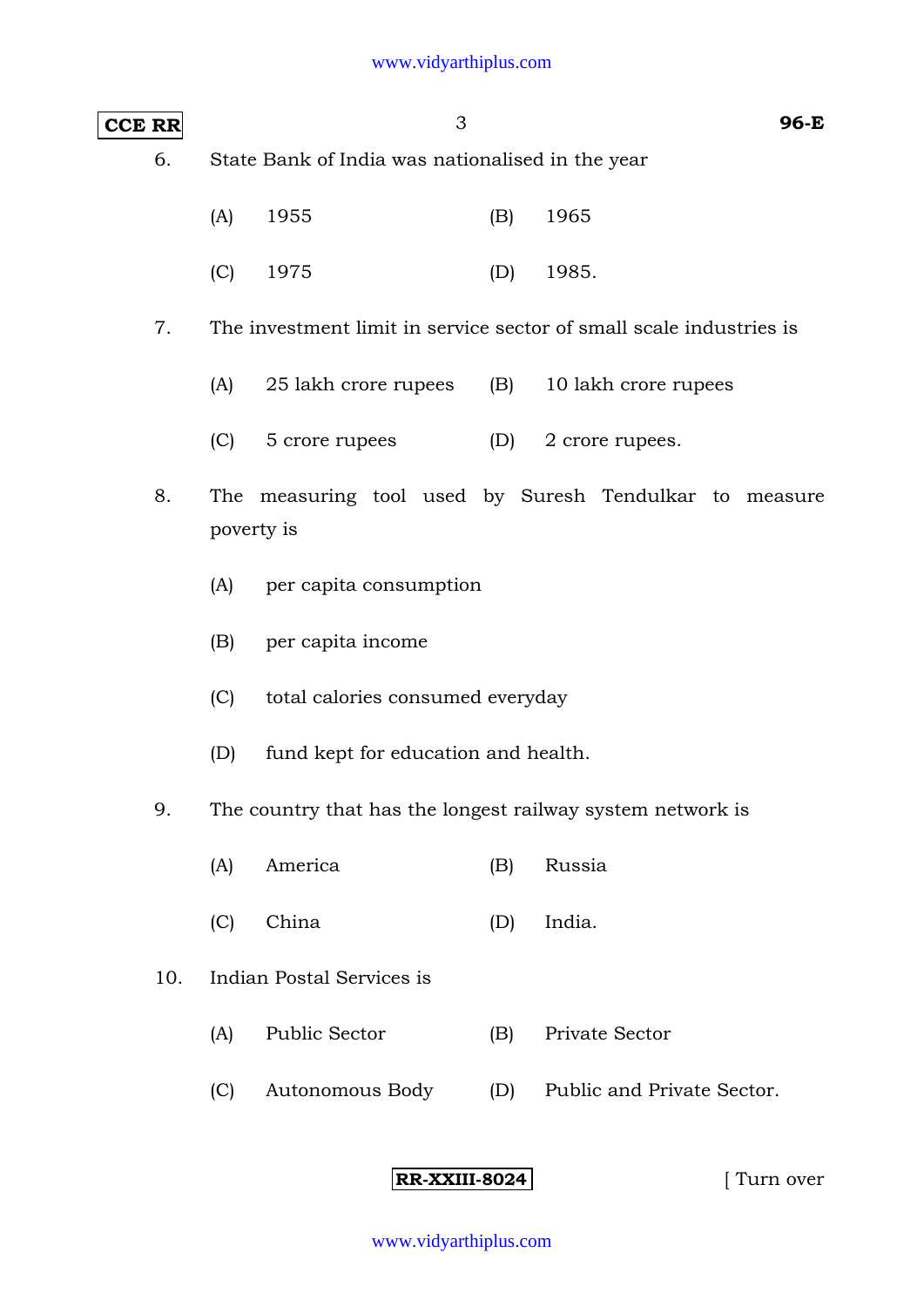| 96-E |     | $\overline{4}$<br>CCE RR                                                  |
|------|-----|---------------------------------------------------------------------------|
| II.  |     | $14 \times 1 = 14$<br>Answer the following questions in a sentence each : |
|      | 11. | What is Economic development?                                             |
|      | 12. | Which is the country in the world having highest per capita<br>income?    |
|      | 13. | What is wind energy?                                                      |
|      | 14. | What is Human Resource?                                                   |
|      | 15. | Who is the father of Green Revolution?                                    |
|      | 16. | Which is the Banker's Bank?                                               |
|      | 17. | Mention any two developed nations.                                        |
|      | 18. | Which is the ore of Aluminium?                                            |
|      | 19. | Which state in India has the least density of population?                 |
|      | 20. | What is the important cause for the rapid growth of population?           |
|      | 21. | Why is petroleum refined through fractional distillation?                 |
|      | 22. | Which political party controls Hind Majdur Sabha?                         |
|      | 23. | Who are organised workers?                                                |
|      | 24. | What is poverty line?                                                     |

### **RR-XXIII-8024**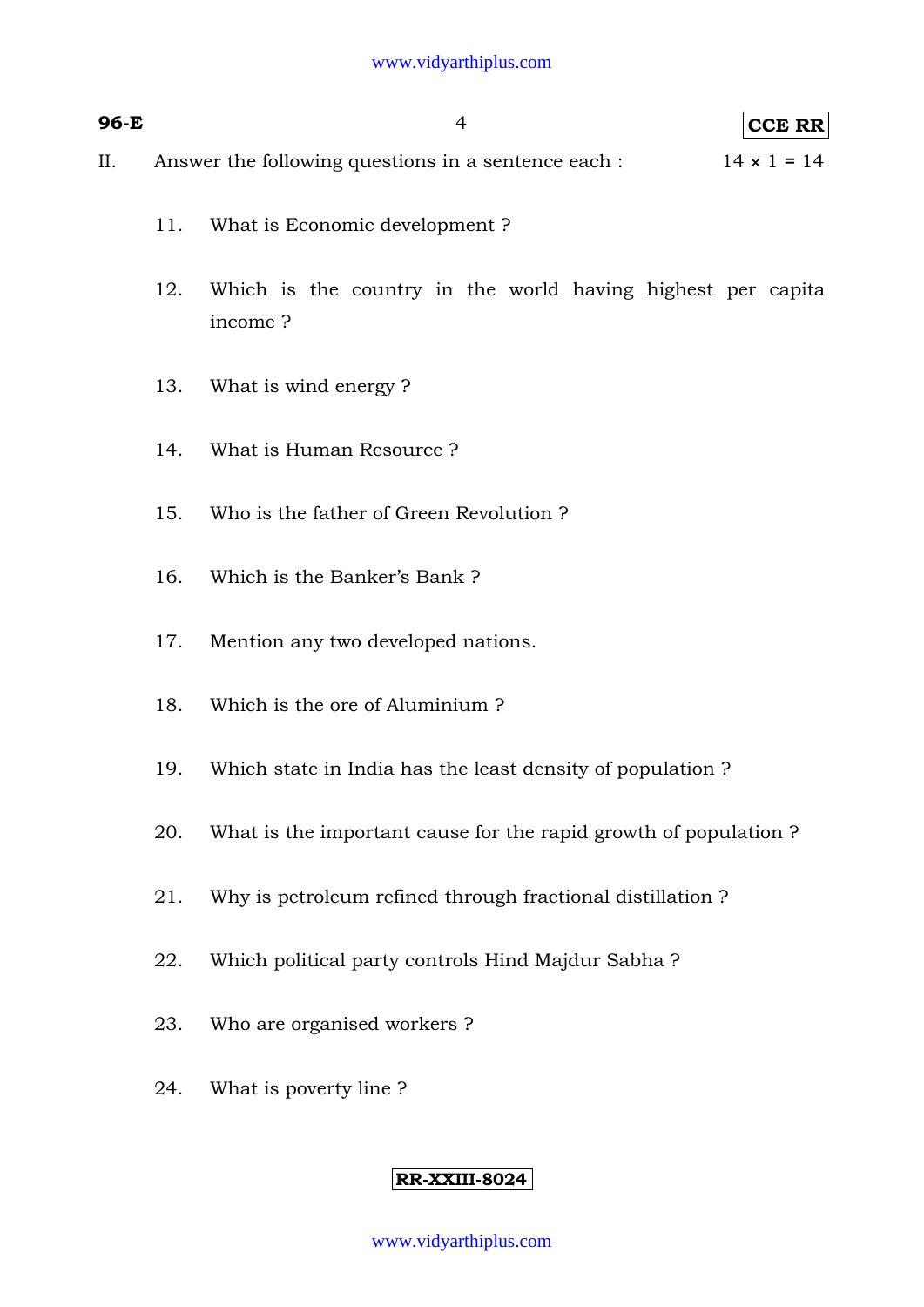### **CCE RR** 5 **96-E**

III. Answer the following questions in about *three* or *four* sentences each :

 $15 \times 2 = 30$ 

- 25. Which are the different types of natural resources ?
- 26. Mention the different sources of water resource.
- 27. What are the social causes for the growth of population in India ?
- 28. What are the economic causes for the increasing population ?
- 29. Explain Ryotwari system.
- 30. Which are the different types of irrigation followed in India ?
- 31. ''Indigenous bankers are more prominent in rural areas even though there are banks.'' Why ?
- 32. What are the main objectives of Regional Rural Banks ?
- 33. Which are the main functions of District Industrial Centres ?
- 34. Who are called organised and unorganised workers ?
- 35. Mention any two principles of workers policy.
- 36. Which are the types of poverty ?
- 37. Which are the types of water transport ?
- 38. Which are the services rendered by post offices ?
- 39. Name the training centres of Indian Reserve Bank.

#### **RR-XXIII-8024** [ Turn over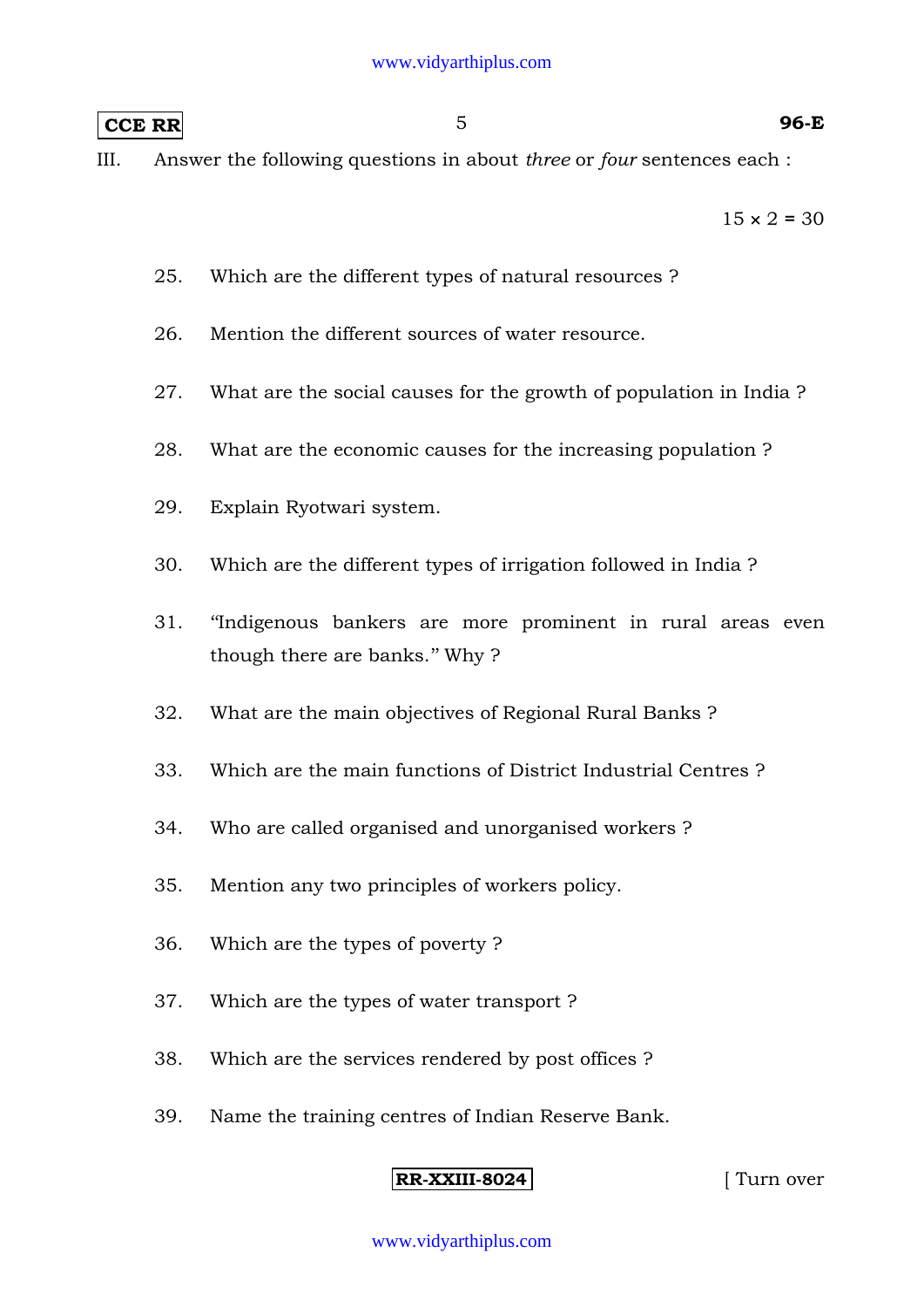- **96-E** 6 **CCE RR** IV. Answer the following questions in *five* to *six* sentences each : 6 × 3 **=** 18
	- - 40. What are the prominent features of developed countries ?

#### OR

What are the features of developing countries ?

41. Mention the causes for land erosion.

OR

Mention the measures taken to conserve land.

42. Give out the importance of land reforms.

#### OR

What are the causes for the failure of land reforms ?

43. What are the prominent benefits of drip irrigation ?

OR

What are the ill effects of Green Revolution ?

44. What are the characteristics of industrial labourers ?

#### OR

What are the characteristics of agricultural labourers ?

#### **RR-XXIII-8024**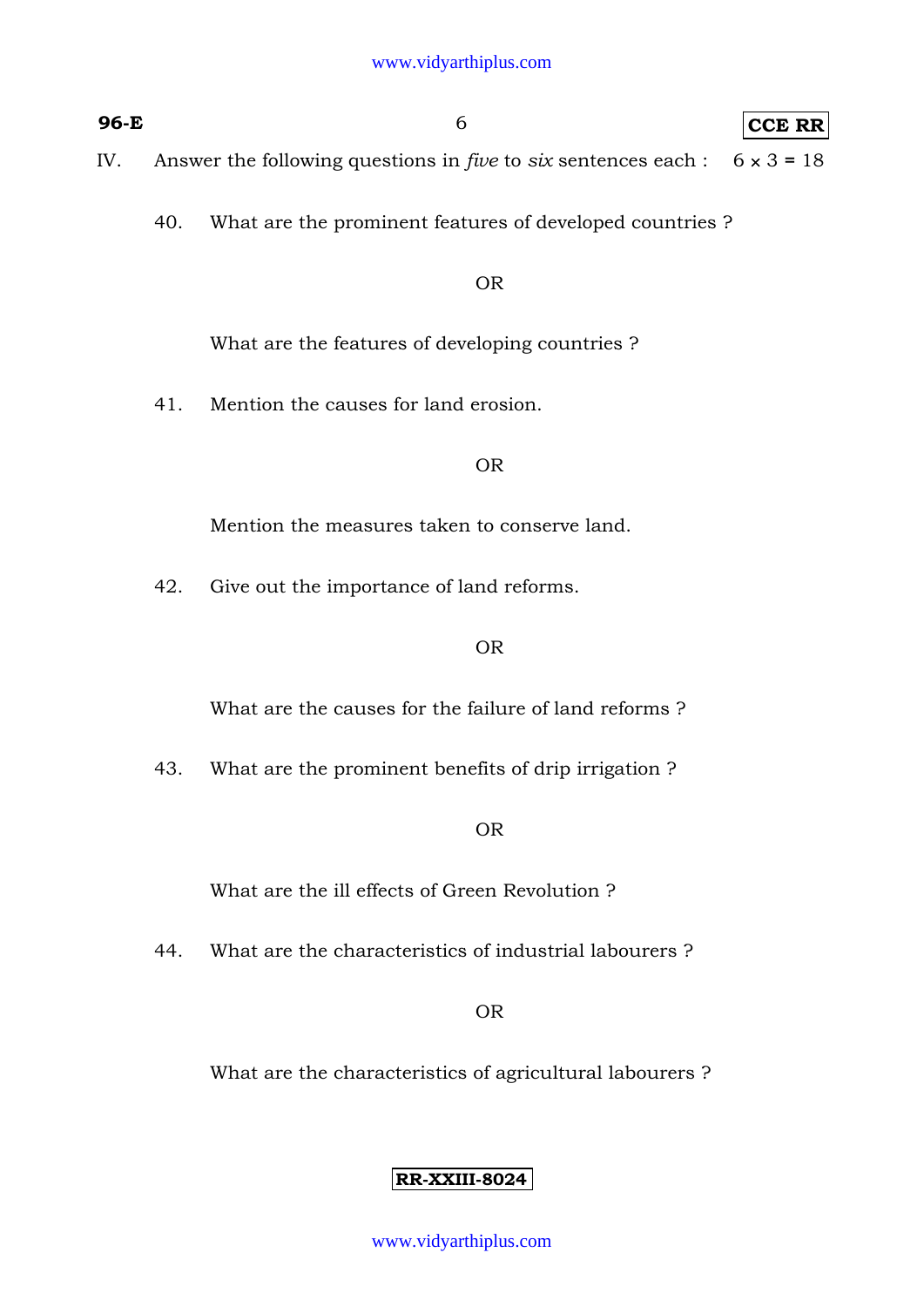### **CCE RR** 7 **96-E**

45. What is the role of communication in India's economic development ?

#### OR

 What is the role of transportation in the economic development of India ?

- V. Answer the following questions in *eight* to *ten* sentences each :  $2 \times 4 = 8$ 
	- 46. Explain the role of human resource in the economic development.
	- 47. What are the problems faced by small scale industries ?

#### **RR-XXIII-8024**